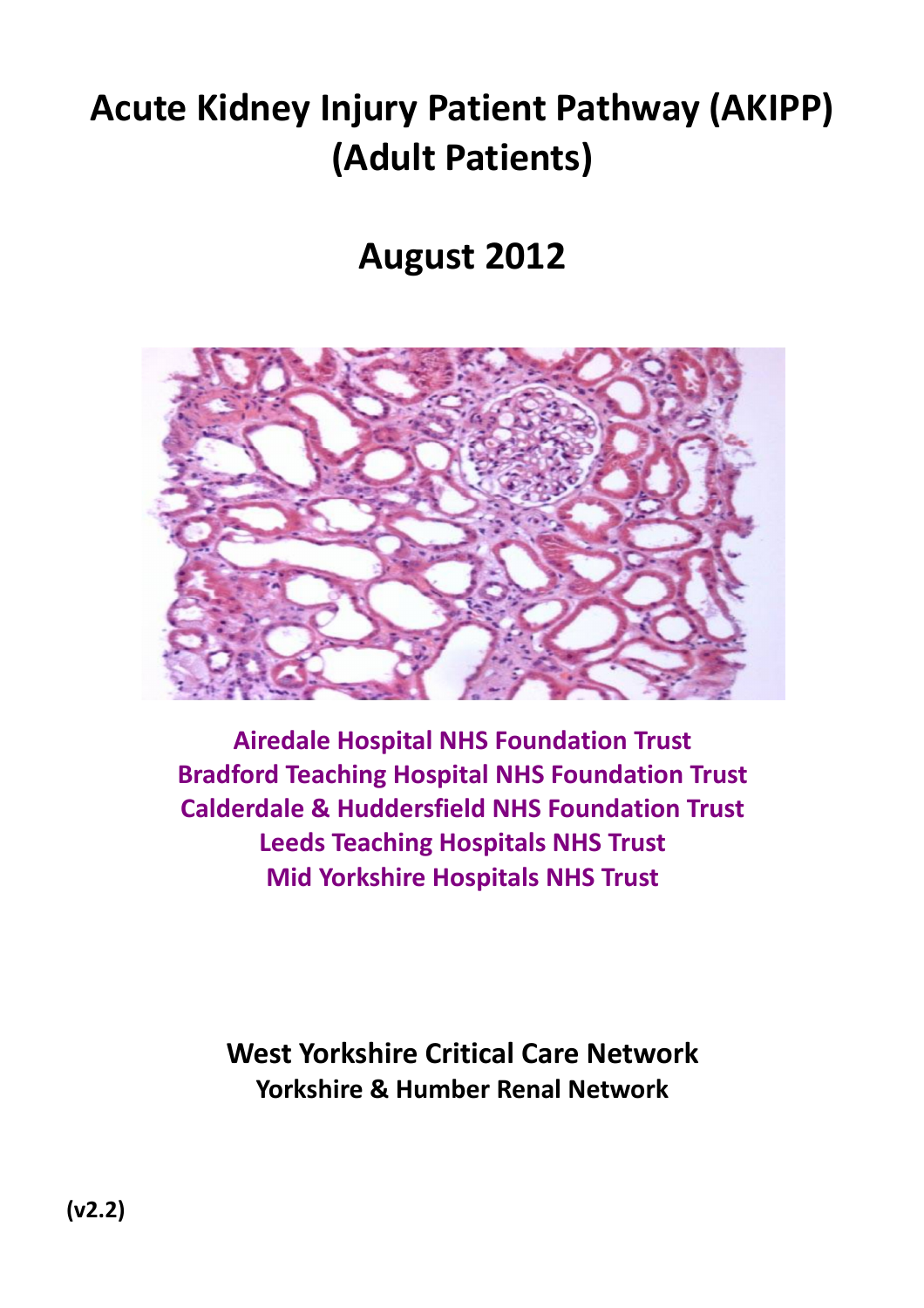## Acute Kidney Injury

# **Causes of Acute Kidney Injury (PIP)**

- **Pre-renal**
- **Intrinsic-renal**
- **Post-renal**





**> 50% loss of kidney function** 

## ACUTE KIDNEY INJURY IS DEFINED AS:

• increase in serum creatinine of 26µmol/L within 48hrs

#### OR

• increase in serum creatinine >1.5 times above baseline value within I week

**OR** 

• urine output of <0.5ml/kg/hour for > 6 consecutive hours

If a baseline serum creatinine is not available within 1 week the lowest serum creatinine value recorded within 3 months of the episode of AKI can be used

If a baseline serum creatinine value is not available within 3 months and AKI is suspected

• repeat serum creatinine within 24 hours

Acute kidney injury staging can be performed using serum creatinine or urine output criteria (Table 1). Patients that satisfy the definition for AKI can be staged according to whichever criteria (serum creatinine or urine output) gives them the highest stage.

## Table 1: KDIGO staging system for acute kidney injury Stage | Serum creatinine | Urine output rise > 26 umol/L within 48hrs or

| 1            | $1.3C \approx 40$ particle within $-0.003$<br>or<br>rise $\geq$ 1.5- to 1.9 x baseline SCr                                                  | $<$ 0.5 mL/kg/hr for $>$ 6<br>consecutive hrs               |
|--------------|---------------------------------------------------------------------------------------------------------------------------------------------|-------------------------------------------------------------|
| $\mathbf{2}$ | rise $\geq$ 2 to 2.9 x baseline SCr                                                                                                         | $<$ 0.5 mL/kg/ hr for $>$ 12 hrs                            |
| 3            | rise $\geq$ 3 x baseline SCR<br>or<br>rise > 354 $\mu$ mol/L<br>or<br>commenced on renal replacement therapy<br>(RRT) irrespective of stage | $<$ 0.3 mL/kg/ hr for $>$ 24 hrs<br>Οľ<br>anuria for 12 hrs |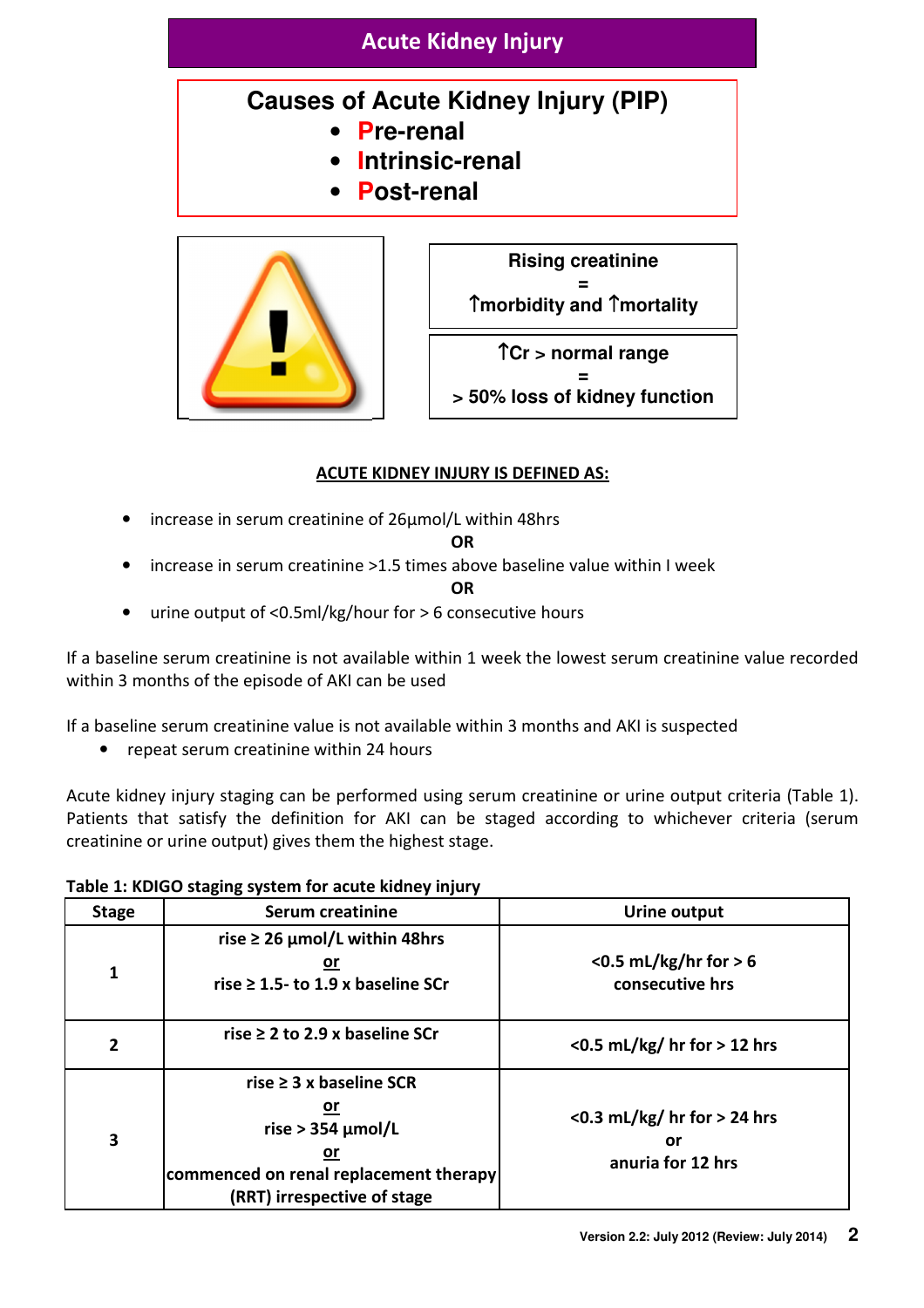## ACUTE KIDNEY INJURY (ADULT) PATIENT PATHWAY

#### INSTITUTE FOR ALL PATIENTS WITH

1.5 x rise in creatinine or

Oliguria (< 0.5mls/kg/hr) for > 6 hours or

Clinical suspiscion of AKI (no baseline creatinine available)

↓

## IMMEDIATE ACTION REQUIRED

# ↓

Full set of physiological observations

Use Early Warning Score (EWS) to identify patient requiring critical care outreach/ICU referral Medical review to identify the cause of AKI Perform the following:

#### Volume status assessment

capillary refill time HR, BP, JVP, Heart sounds, peripheral/pulmonary oedema, fluid balance chart, urine output daily weights

#### Fluid therapy

If hypovolaemic give 250-500 mls bolus of crystalloid (0.9% sodium chloride if  $K^* > 5.5$ mmol/L in setting of oliguric AKI or rhabdomyolysis) or colloid (avoid Hydroxyethyl starch in patients with sepsis at risk or with AKI)

Convert to balanced crystalloid (Hartmann's or Plasmalyte) once K<sup>+</sup> level known and good urine output established

Continue until volume replete with regular review of clinical response

Stop fluids if any signs of pulmonary oedema

If patient is hypotensive in setting of pulmonary oedema request senior medical review

Monitoring Volume status assessment

Observation charts EWS

Fluid balance chart Hourly urine volume Daily weight

Consider urinary catheter

U&Es twice daily (initially)

Assess acid/base status Venous bicarbonate Arterial Blood Gas (ABG) and lactate

## Investigation

FBC - if platelets low request blood film/LDH (HUS/TTP\*)

LFTs (hepatorenal)

 $Ca<sup>2+</sup>/PO<sub>4</sub><sup>3-</sup>(myeloma)$ 

Creatine Kinase (rhabdomyolysis)

Blood cultures if sepsis suspected

Document Urinalysisif blood, protein, leucocytes or nitrites send MSU

USS renal tract and bladder

- if obstruction suspected < 24 hrs
- if pyonephrosis suspected < 6 hrs

\*HUS = Haemolytic Uraemic Syndrome \*TTP = Thrombotic Thrombocytopenic Purpura

#### Other Care

Treat complications (page 6)

Treat sepsis Administer antibiotics < 1 hr after recognition

Review drug chart and drug doses (opiates accumulate)

If hypotensive stop Diuretics e.g. Loop diuretics, Spironalactone Anti-hypertensives e.g. ACE-I, ARB

## Avoid

Contrast Gentamicin NSAIDs Metformin

Consult local trust AKI guidelines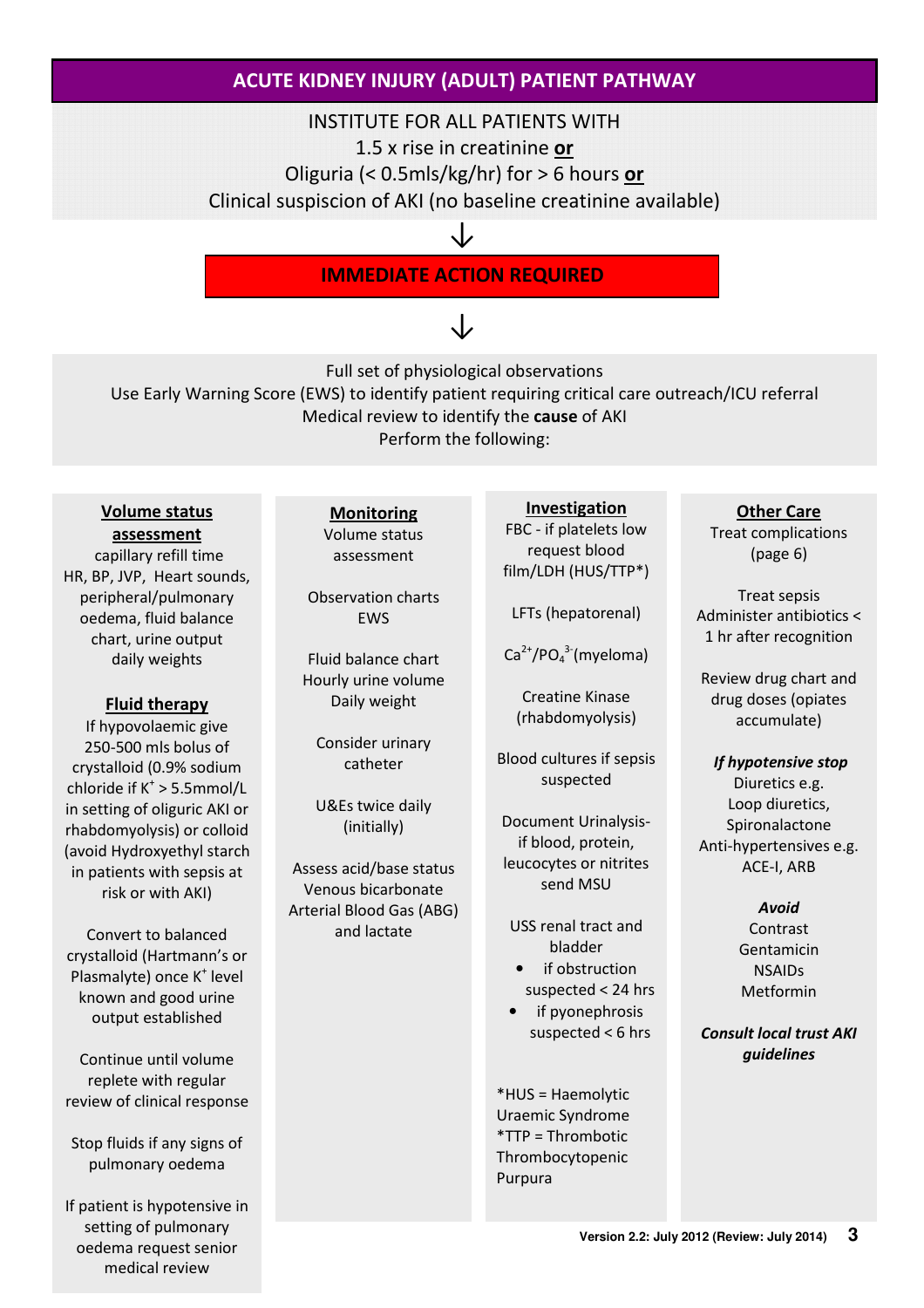## RENAL REFERRAL RECOMMENDED Following Initial Assessment In Hospital

1. AKI Stage 3 (SCr 3x Baseline value) or

2. Persistent oliguria and/or rising serum creatinine

#### despite supportive therapy or

- 3. Complications refractory to medical treatment:
	- Hyperkalaemia ( $K^+ > 6.0$ )
	- Pulmonary oedema
	- Acidosis ( $pH < 7.15$ )
	- Uraemic encephalopathy
	- Uraemic pericarditis or

#### 4. Acute Kidney Injury Plus

- Suspicion of vasculitis systemic features, blood & protein on urinalysis or
- Paraprotein / Bence Jones Protein or
- Haemolysis/low platelets or
- **Poisoning**

If obstruction on USS refer to Urology If pyonephrosis suspected will need nephrostomy < 6hrs

#### CONTACT RENAL UNIT REGISTRAR

(Leeds or Bradford via Switchboard) Transfer to Renal Unit Transfer target < 24 hours Follow AKI transfer policy

#### DATASET FOR RENAL UNIT REFERRALS

Details of clinical presentation & co-morbidities Current clinical status - ABCDE assessment, MEWS Urine output U&Es, bicarbonate, FBC, LFTs, Bone If hyperkalaemic - ECG, treatment details **Urinalysis** USS report MRSA status Diarrhoea in last 48 hrs?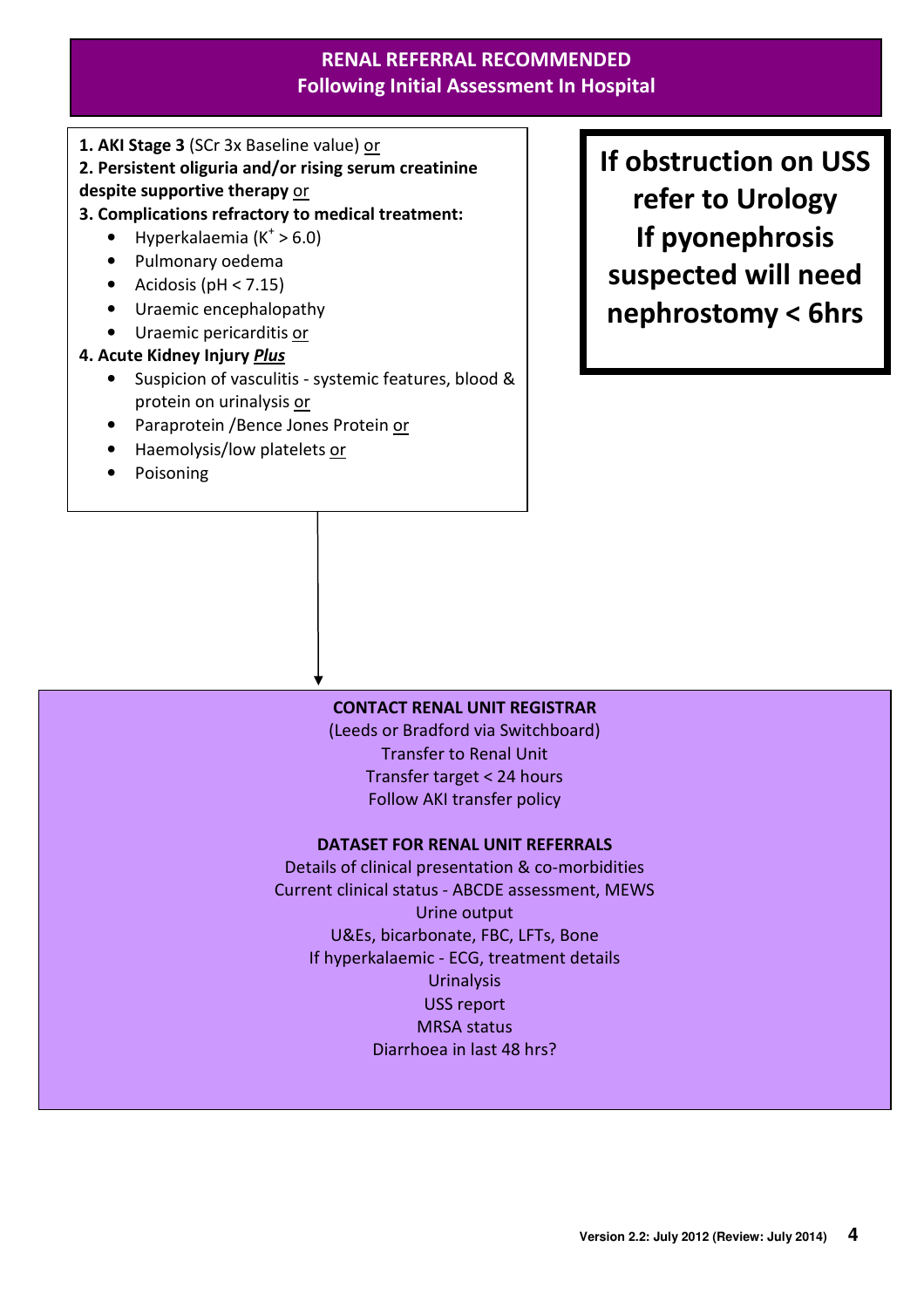## HOSPITAL TRANSFER POLICY TO RENAL UNIT FOR PATIENTS WITH AKI Patient must be clinically assessed using ABCDE just prior to hospital transfer by referring team Consider P2 referral (discuss with senior nurse)

In addition transfer may only proceed if the following criteria are met

#### Potassium must be safe

 $K^*$  < 6.5 and No ECG changes If hyperkalaemia has been treated it must be determined how and when Hyperkalaemia will recur if transient therapy such as insulin and dextrose has been used and the underlying cause not treated such that  $K^+$  can be excreted via the urine eg obstruction relieved or urine output re-established

#### Acid-base status must be safe

pH > 7.2 Venous bicarbonate > 12 mmol/L Lactate < 4 mmol/L

#### Respiratory status must be safe

Respiratory rate > 11 /min and < 26/min Oxygen saturation > 94% Oxygen support not > 35% If patient required acute CPAP must have been independent of this treatment for 24 hrs

#### Circulatory status must be safe

HR > 50/min and < 130/min BP > 100mmHg systolic MAP > 65mmHg (lower BP values may be accepted if it has been firmly established these are pre-morbid)

> Neurological status must be safe Alert (AVPU)

IF CRITERIA NOT MET INITIATE EMERGENCY REFERRAL TO LOCAL CRITICAL CARE OUTREACH/ICU

Once patient is stabilised follow ICU to Renal Unit transfer policy Transfer target post stabilisation < 24 hrs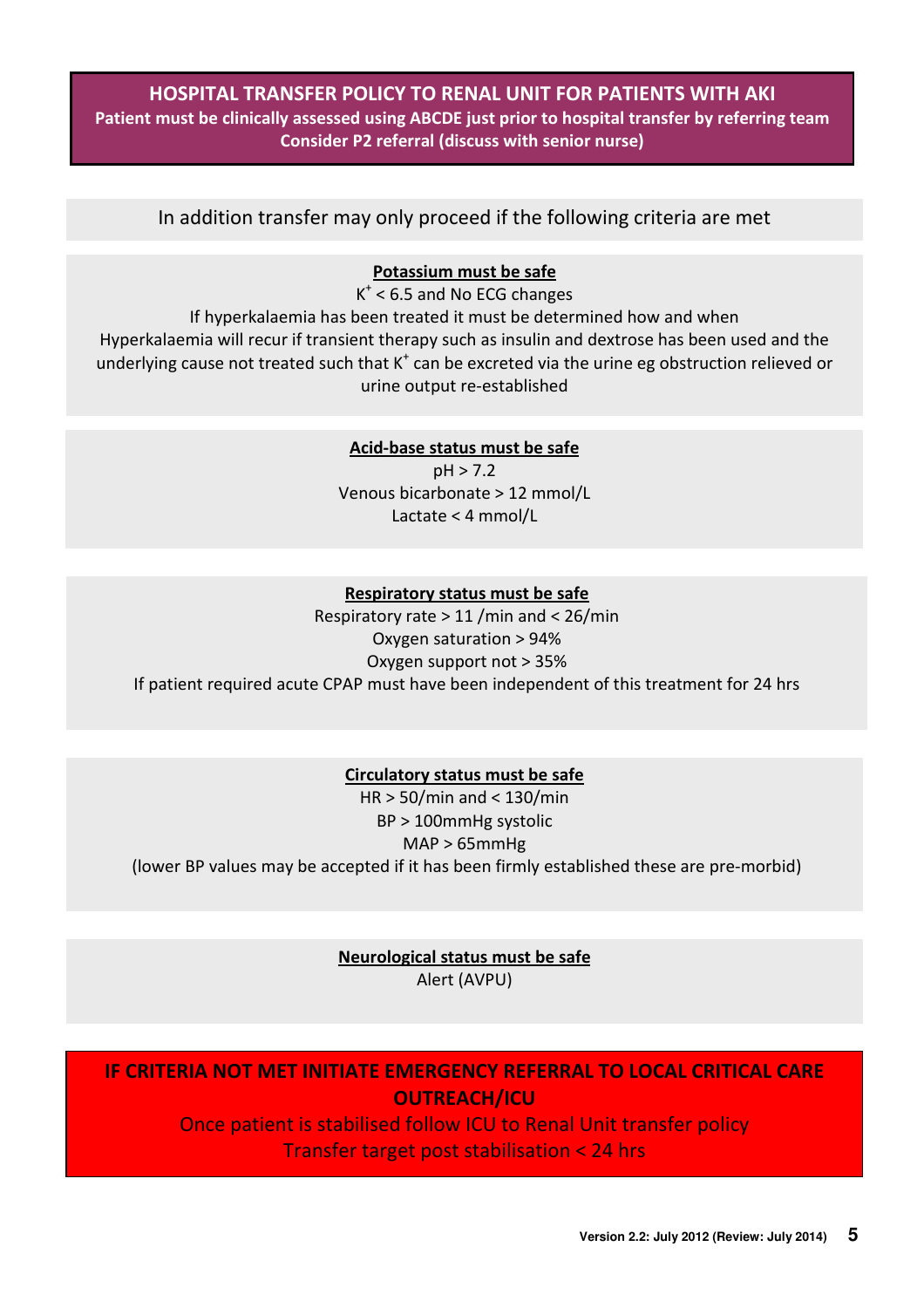## AKI WITH COMPLICATIONS

## HYPERKALAEMIA ACIDOSIS PULMONARY OEDEMA URAEMIC ENCEPHALOPATHY URAEMIC PERICARDITIS

#### BEGIN MEDICAL THERAPY AND SEEK SENIOR MEDICAL REVIEW

### Hyperkalaemia in AKI K + > 6.0mmol/L and no ECG changes

10 units soluble insulin to 50mls 50% dextrose intravenously over 15 mins (lasts 4-6hrs) salbutamol 10-20mg (5mg back to back) nebuliser 6 hourly (caution if tachycardia or ischaemic heart disease)

## $K^+$  > 6.0mmol/L with ECG changes or  $K^+$  > 6.5mmol/L with or without ECG changes

10mls of 10% calcium gluconate intravenously over 2 minutes. If no response 10 mls can be given again every 10 minutes until the ECG normalises (may require up to 50mls) If this is not available, 3ml of calcium chloride 10% (available in crash box) is equivalent to 10mls of calcium gluconate 10%

#### Acidosis in AKI

pH < 7.15 is an indication for immediate critical care/ICU referral

#### Pulmonary oedema in AKI

#### Sit patient up

Oxygen 15 Litres/min via non-rebreathe bag and titrate as appropriate IV GTN (50mg in 50ml 0.9% sodium chloride) commence 2ml/hr & titrate up to 20ml/hr maintaining systolic BP > 95mmHg Consider Furosemide only if patient haemodynamically stable and well filled intravascularly Try intravenous Furosemide 80-160mg (dose depends on severity)

Furosemide may be administered on one more occasion if no response in 1hr

Do not delay referral appropriate critical care/ICU referral

#### Uraemic encephalopathy/pericarditis

Indications for renal replacement therapy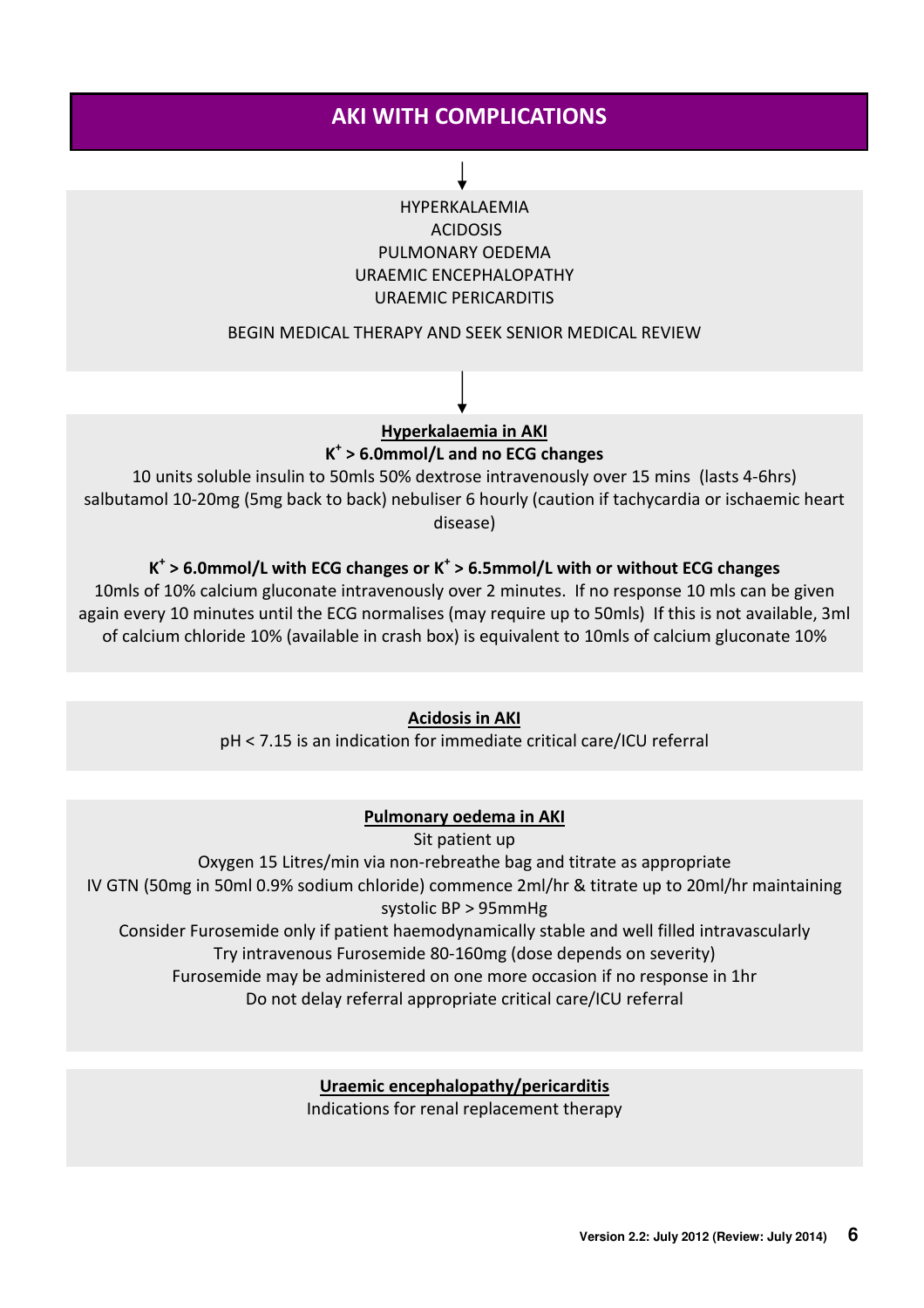## AKI TRANSFER POLICY – ICU TO RENAL UNIT

Contact the Renal Unit Registrar/Consultant to arrange transfer to the Renal Unit Transfer target post stabilisation on ICU < 24 hrs

## GUIDELINE FOR SAFE ICU TO RENAL UNIT TRANSFER

#### Metabolic status

 $K^+$  < 6.0mmol/L pH > 7.2 Venous bicarbonate > 12mmol/L Lactate < 4 mmol/L

#### Respiratory status

Respiratory rate > 11 /min and < 26/min Oxygen saturation > 94% Oxygen support not > 35%

If patient required acute CPAP must have been independent of this treatment for 24 hrs If ventilated < 1 week patient should have been independent of respiratory support for 48 hrs If longer term invasive ventilation patient should have been independent of all respiratory support for 1 day for each week ventilated and for a period not less than 48 hours.

#### Circulatory status

HR > 50/min and < 120/min BP > 100mmHg systolic MAP > 65mmHg If given vasopressors, patient must have been off them for > 24 hrs

#### Neurological status

Alert (AVPU) > 24 hrs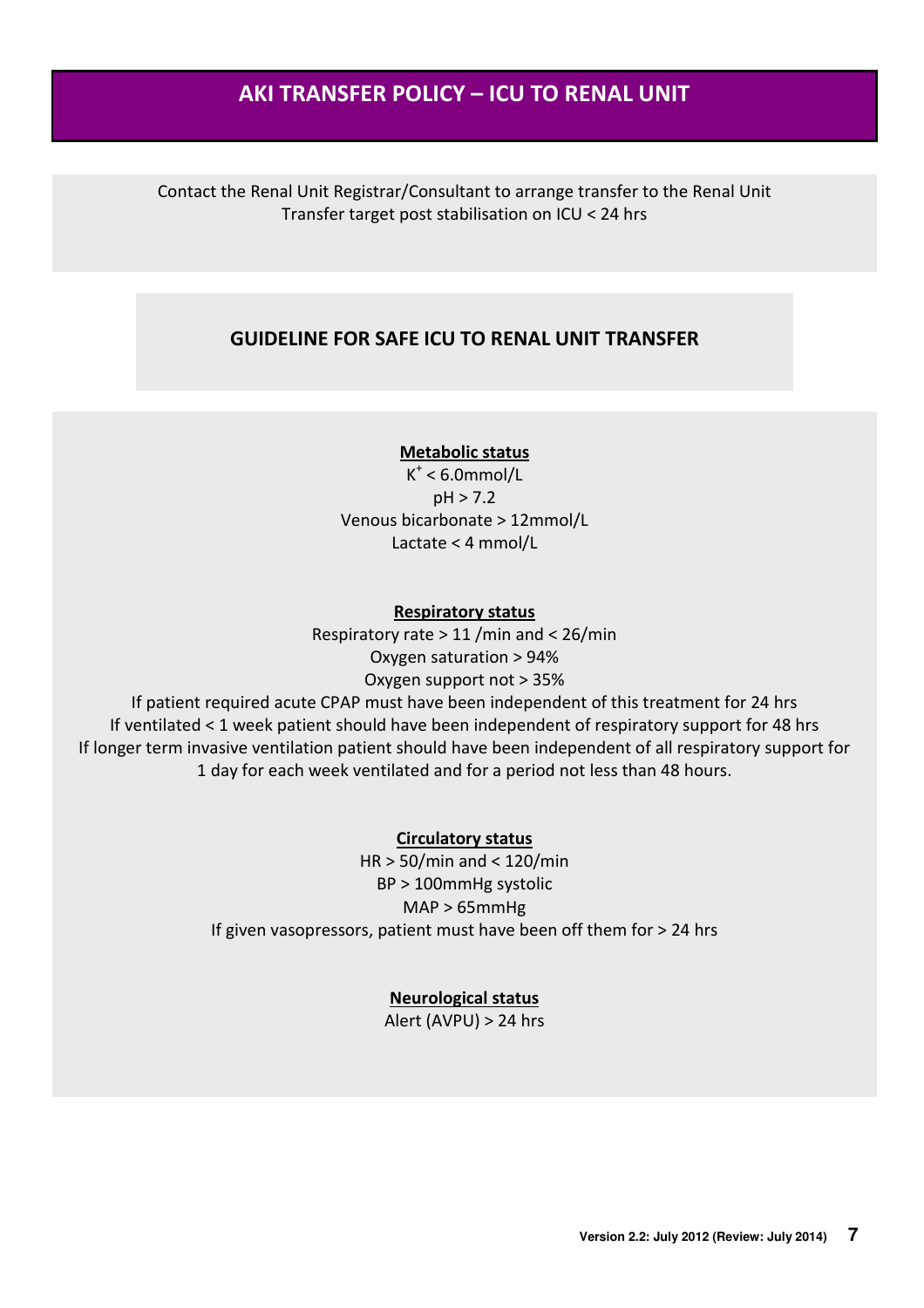

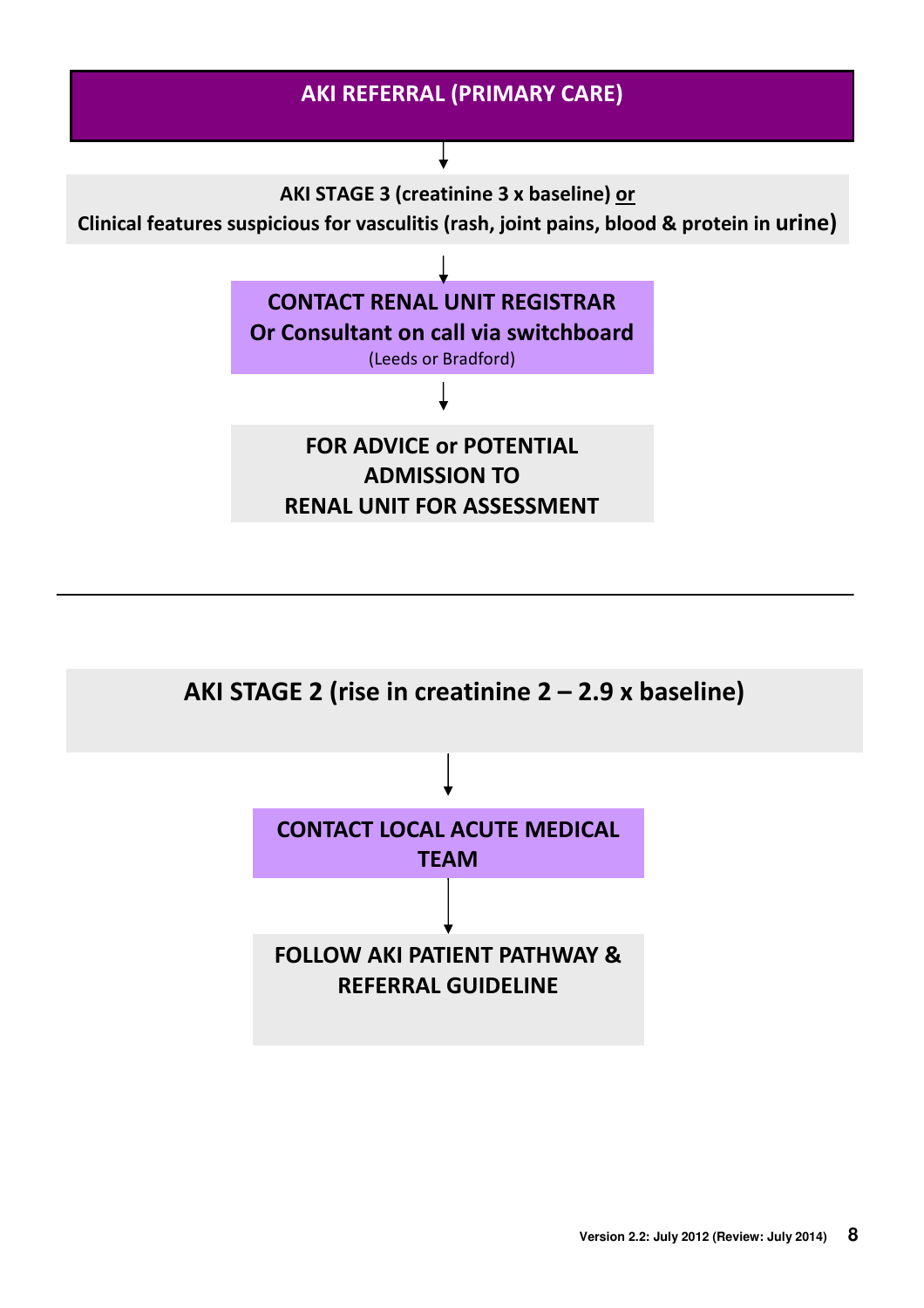**Patients who have had an episode of AKI are at risk of chronic kidney disease long-term. The risk depends upon the severity and duration of the episode of AKI.** 

**Careful consideration must be given to discharge arrangements following an episode of AKI to ensure appropriate follow up care.** 

**Kidney function should be checked prior to discharge Patient will require long term follow up if evidence of chronic kidney disease (CKD).** 

**Medications should be reviewed prior to discharge with a plan to reintroduce medications that may have been withheld during the acute illness e.g. anti-hypertensives, diuretics at an appropriate time.** 

**Patients should be given a patient information leaflet explaining why they developed AKI and their risk factors.**